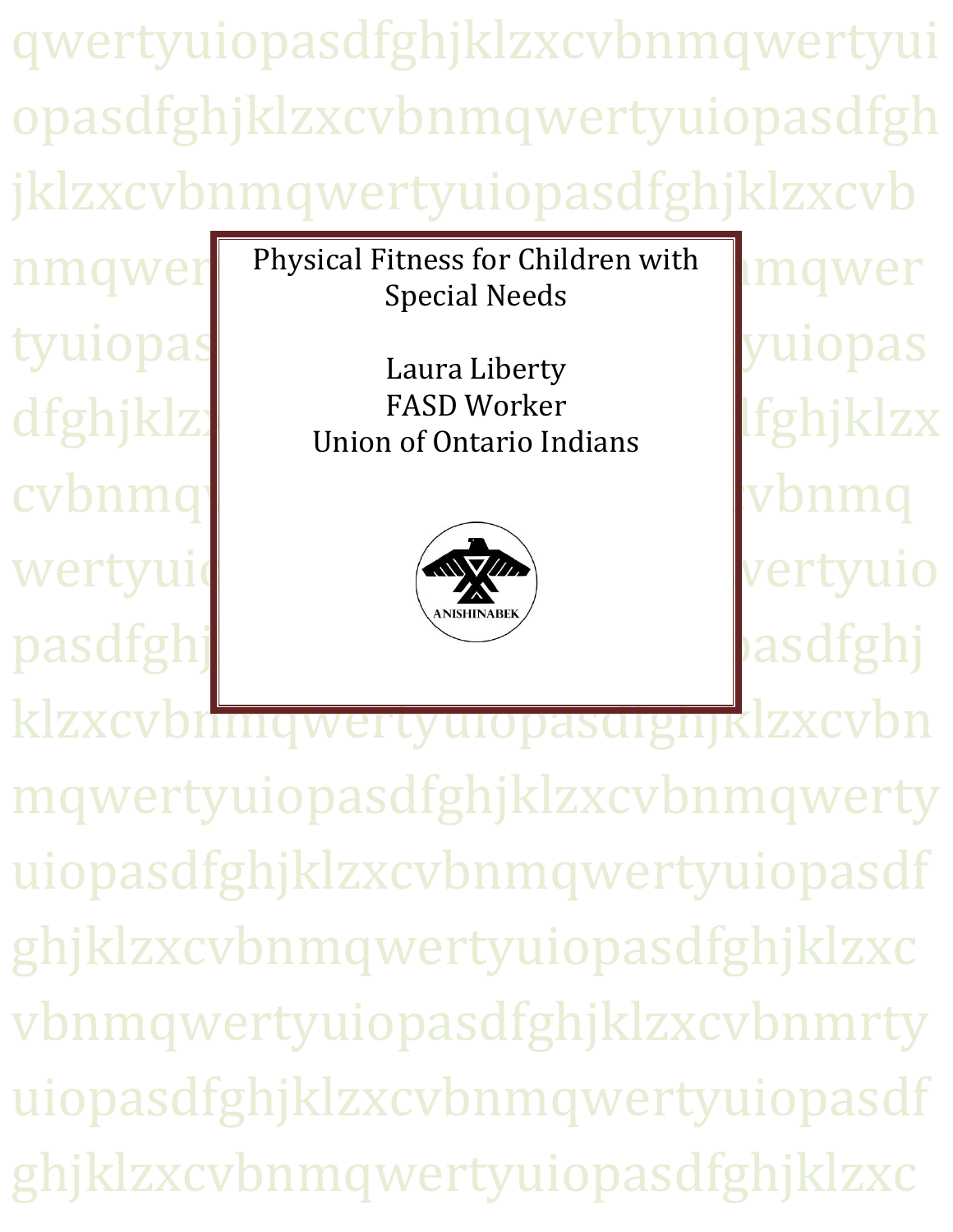## **Games and Activities for Children with Special Needs**

## **Introduction**

This resource provides an explanation of various games best suited for children who may have cognitive or physical limitations caused by Fetal Alcohol Spectrum Disorder. Due to the nature of a spectrum disorder not all of the selected games will be appropriate for all children. Some changes and modifications will need to be made in order for the participants to safely participate. Ex. Some children with hyposensitivity may not recognize when they are becoming overheated. Most of the games can be played indoors and outdoors, with some minor changes.

# Acknowledgements

Information was provided by the Nishnawbe Aski Nation Back Pocket Games handbook Published by the NAN Recreation Sub Committee as part of the Ontario Active 2010 Strategy. Traditional Games and Activities of the Northern Ojibway and Cree was provided by the Ojibway and Cree Cultural Centre written by Jim Hollander.

## Disclaimer

Any physical activity comes with risks. Please use caution when choosing games to play with children with special needs. Some children with FAS also experience Sensory Integration Impairments or other physical deficits which may limit their ability to participate. 100% supervision is highly recommended. The Union of Ontario Indians cannot accept any responsibility for injuries incurred during the participation of the included games.

## **Games and Activities for Children with Special Needs**

The ages identified for the following activities are to be used as a general guideline.

## **Preschool Age 4-6**

Very young children need activity in short bursts with many breaks. Activities that allow children to experience movement and to develop such fundamental movement patterns as walking, running, jumping, kicking, throwing and catching are best. With repetition and corrected practice, children will have begun to learn the dominant movement patterns.

The following loco motor activities are recommended:

- 1. Running
- 2. Skipping/hopping/galloping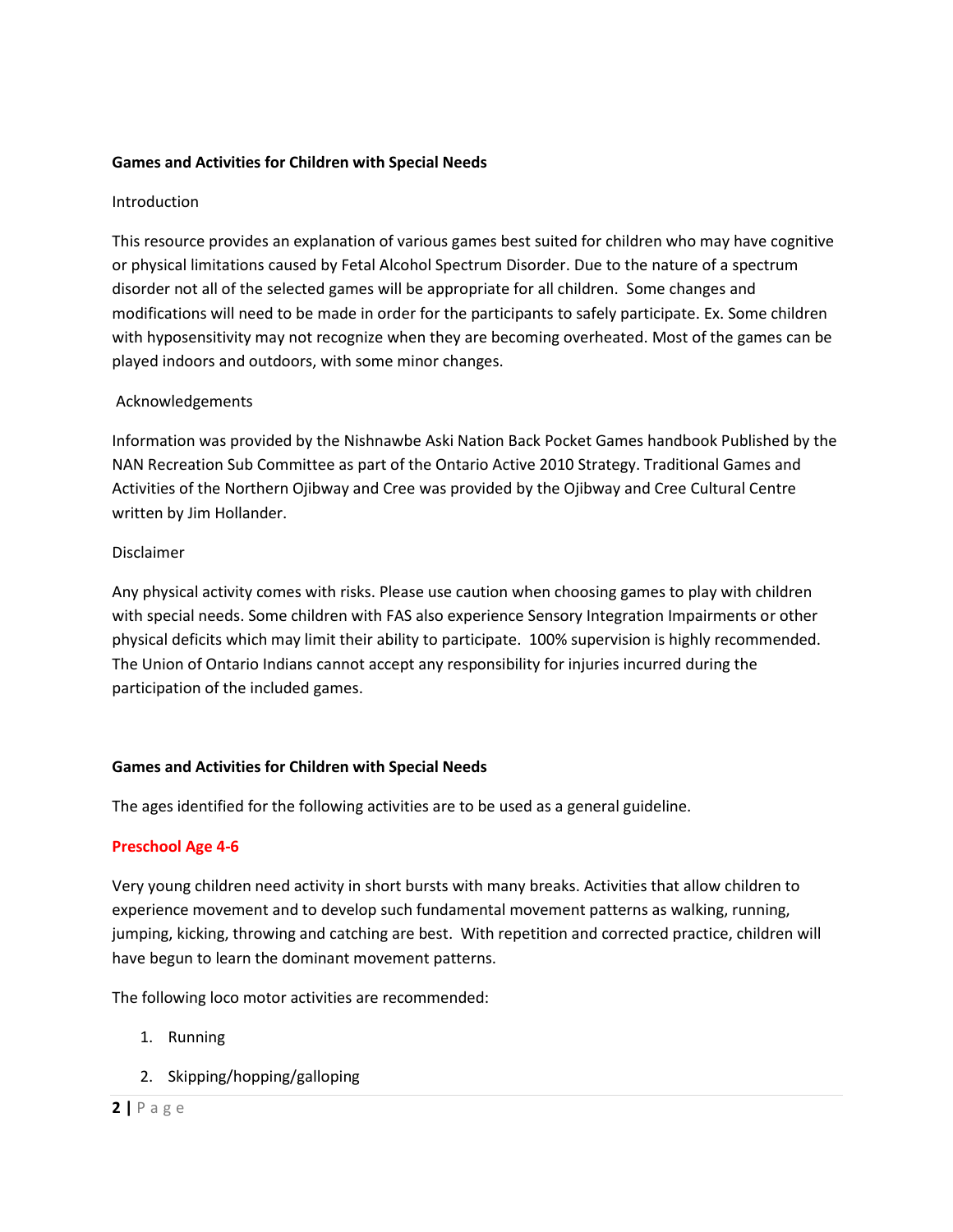- 3. Jumping
- 4. Kicking
- 5. Throwing
- 6. Striking
- 7. Catching/trapping
- 8. Rhythm and dance
- 9. Ball Games
- 10. Follow the Leader
- 11. Dramatic Play

## **The value of Music**

Music is a valuable tool when teaching preschool children. Children naturally like to move to music, and it also helps in the following:

- 1. Explore rhythm, learn basic rhythmic beats
- 2. Guide children through specific actions in a song
- 3. Modify the mood or pace of a class
- 4. Teach listening skills
- 5. Enhance social skills
- 6. Indicate a transition to a new activity, signal circle time or clean up
- 7. Provide a common bond of activity
- 8. Stimulate imagination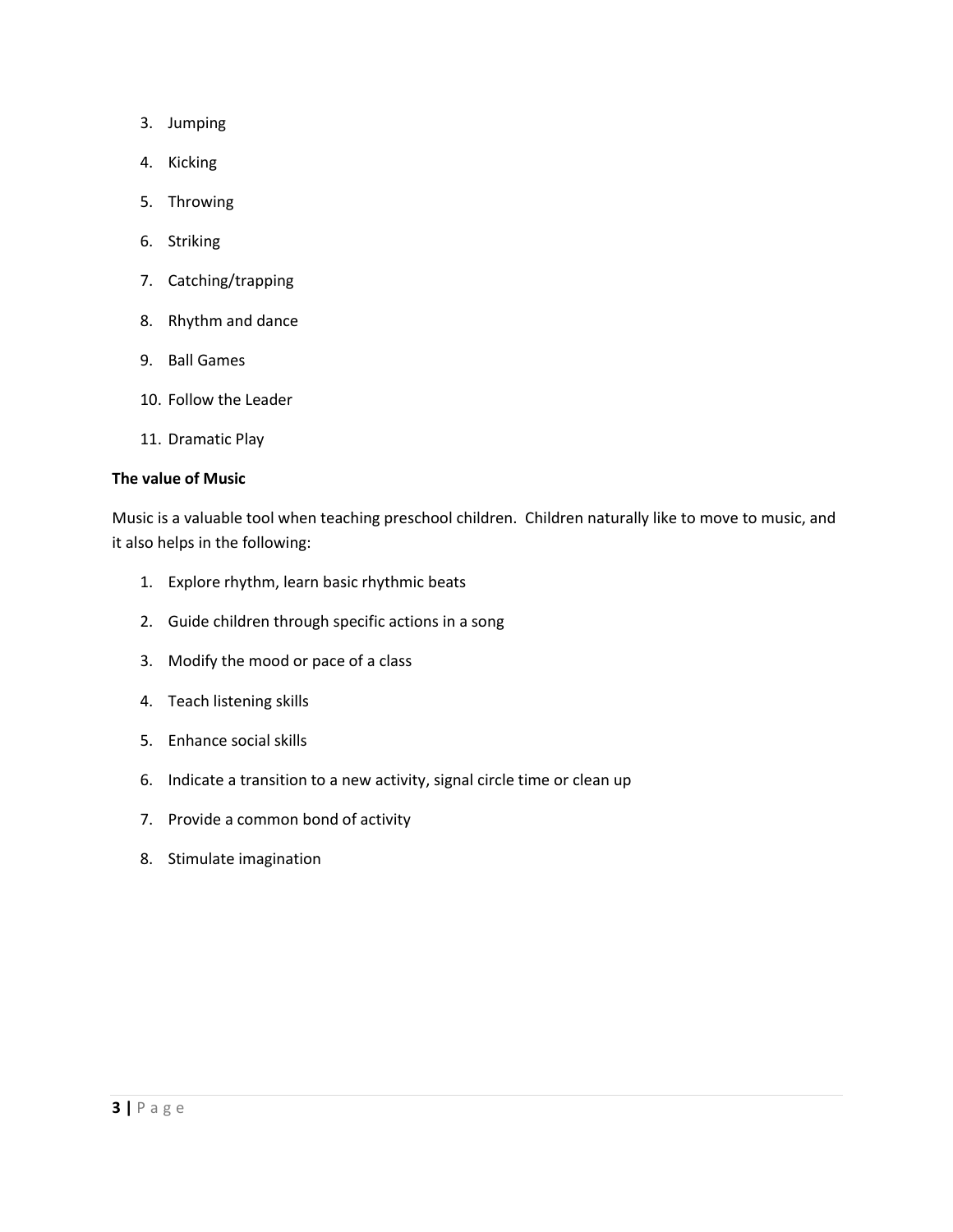Some of the following games selected are co-operative in nature emphasizing social skills from age 6 and up. Other games selected vary in intensity; the leader will need to use discretion when choosing which games are appropriate at any given time.

## **British Bulldog/Octopus**

### **Ages 6 -9**

Players: 6+

Equipment: None

Time: 20 minutes

Description: the playing area is a rectangular open field with well-defined boundaries. One person stands in the middle and is the bulldog. Everyone else stands on one end outside the boundary. When ready the bulldog yells, "British bulldog, one, two, three."Everyone must run from one end of the field to the other. The bulldog must tag people and yell, "British bulldog, one, two, three." Each caught person then becomes a bulldog also. Eventually everyone will become a bulldog.

### **Octopus**

A slight variation of British bull dog, children can kneel or sit in one position waving their arms to simulate tentacles.

## **Simon Says**

Simon says can be played without eliminating those who forget to wait for Simon's instructions! Simply create a second circle for those who miss the Simon cue. Then everyone plays all of the time.

#### **Crows and Cranes:**

## **Ages 6 -9**

Players: 10+

Equipment: None

#### Time: 15 minutes

Description: Divide the players into two teams. One team is called the Crows; the other is called the Cranes. A centre line is marked and a goal line is made around 25 feet back from it on both sides. Each team picks a side and lines up at the centre line. (The teams can be lined up around 3 ft apart from each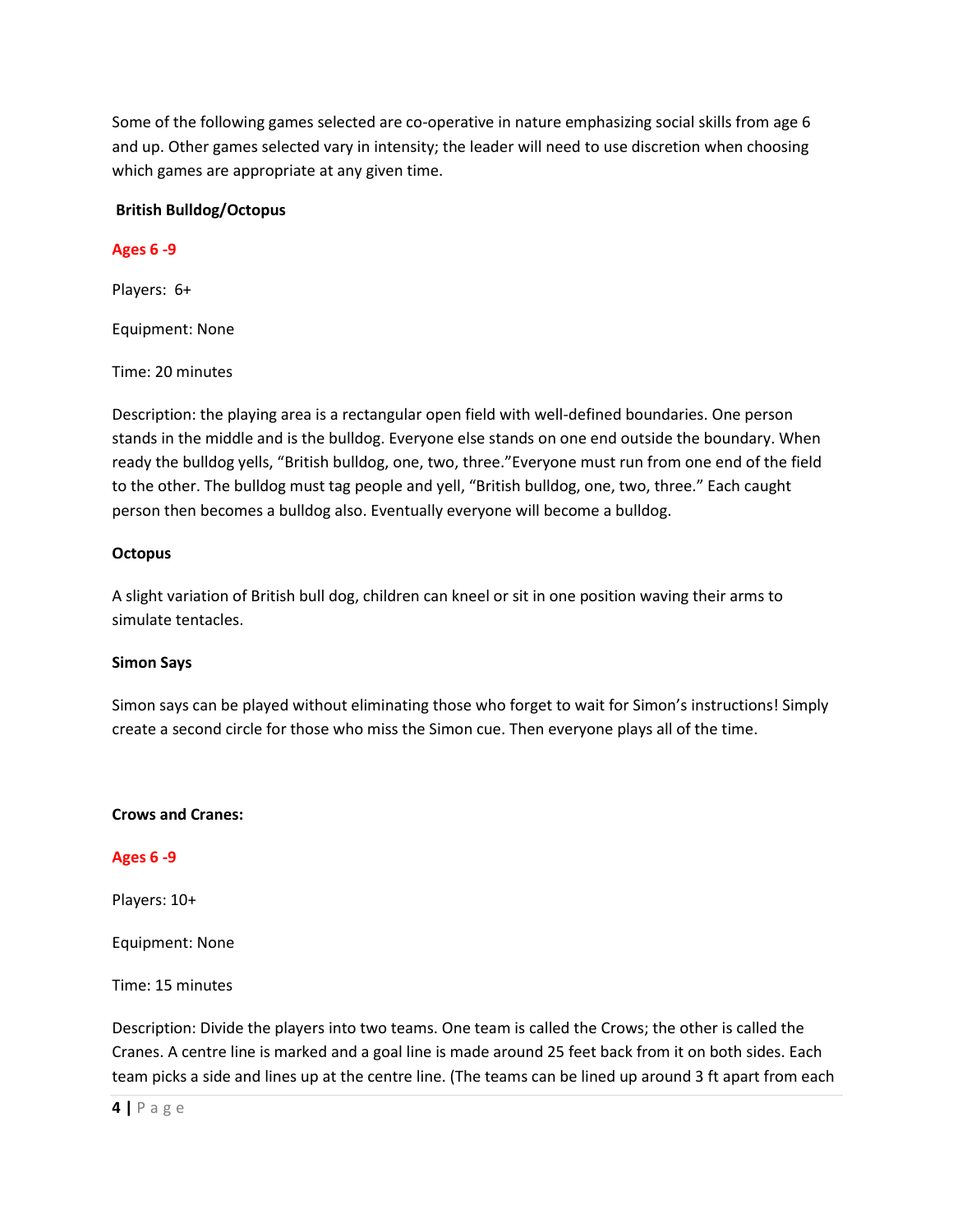other.) When the leader calls out Cranes, the Cranes turn and run back to their own goal, while the Crows chase them. Any Cranes that are tagged must join the Crows. And when the leader calls out Crows, the Crows run back to their goal line, while the Cranes chase them. Any Crows caught join the Cranes team. Eventually all of the players will become either Crows or Cranes.

**Dox- en- eye**

## **Ages 6 -9**

Players: 8+

Equipment: straight stick

Time: 15 minutes

Description: The game begins with two equal-sized teams sitting and facing each other about ten meters apart. One member from each team comes forward to compete for the Dox-en-eye, a straight stick one meter long. The game begins with one team pounding the ground with the stick, shouting, "dox-en-eye, dox-en-eye, send us Shirley!!" Shirley must immediately turn stone-faced, get up, get the stick and return to their seated position without smiling. The opposing team can do everything and anything (except touch the person). If the person called smiles or laughs, they join the other team. Another person is then called. If the person called gets the Dox-en-eye stick successfully back to the team from which they came, that team then does the calling. The game continues until everyone is on one team.

## **Feet off the Ground Tag**

## **Ages 6 -9**

Players 10+

Equipment: none

Time 15 minutes

Description: One person is 'it'. The other players cannot be tagged as long as his/her feet are off the ground. Sitting on an object, hanging from a tree branch and on your back with legs in the air are all legitimate safeties.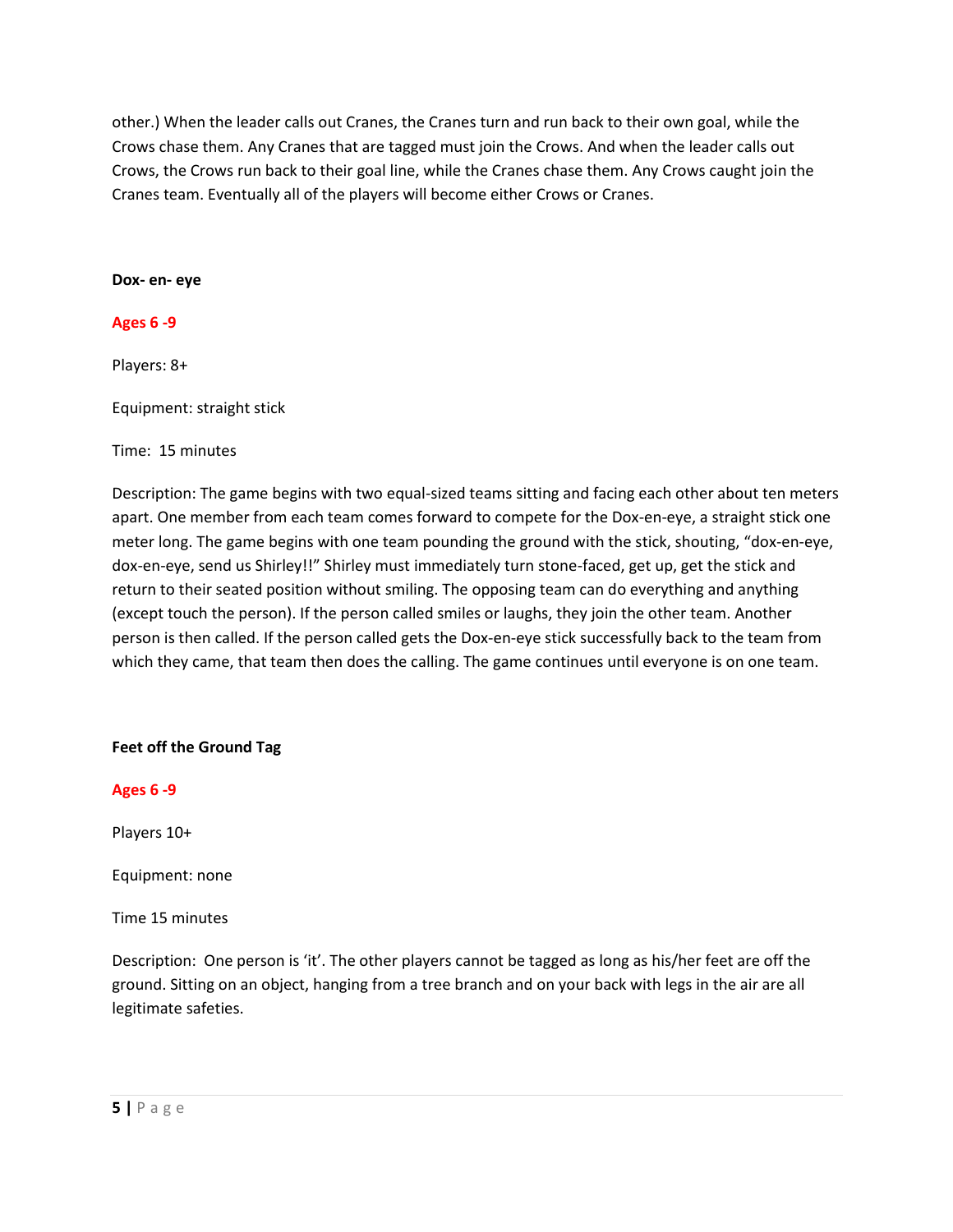### **Kick the Can**

### **Ages 6 and up**

Players: 4+

Equipment: A can (room to kick a can) and hiding places.

Time: 30 minutes to several hours

Description: Kick the Can may be played on asphalt, concrete, dirt or grass. It's important to have some clear areas and some good hiding spots. A central base, usually about six feet in diameter, is chosen and marked. This is referred to as the 'home base' or 'jail'.

This game is very similar to hide and seek, except a can is used as home base. The person chosen to be "it" counts to 20. Everyone else finds a hiding spot. When the person who is it spots someone, they call out their name, and touch the can before the participant can. All participants who are caught wait in 'jail'. If the person hiding touches the can before the person who is it, then they are safe. A participant can also kick the can to 'free' all teammates who are waiting in jail. Then the game has to start over with the same person 'it'. If the person who is 'it' finds everyone before the can is kicked, the first person caught has to be it.

### **Sardines**

## **Ages 6 -9**

Players: 5+

Equipment: None

Time: 30 minutes to several hours

Description: This game is much like hide and seek but in reverse. One player goes out to hide while the other players count to 100 and then they go in search of the hider. If one of the players finds the hider, s/he sneaks away so the others don't see them and joins the hider. As the other players spot the hider, they too join them. If they are hiding in a small area, they will all crowd together like sardines. They wait until the last person finds them.

### **Statues Race**

## **Ages 6 -9**

Players: 6+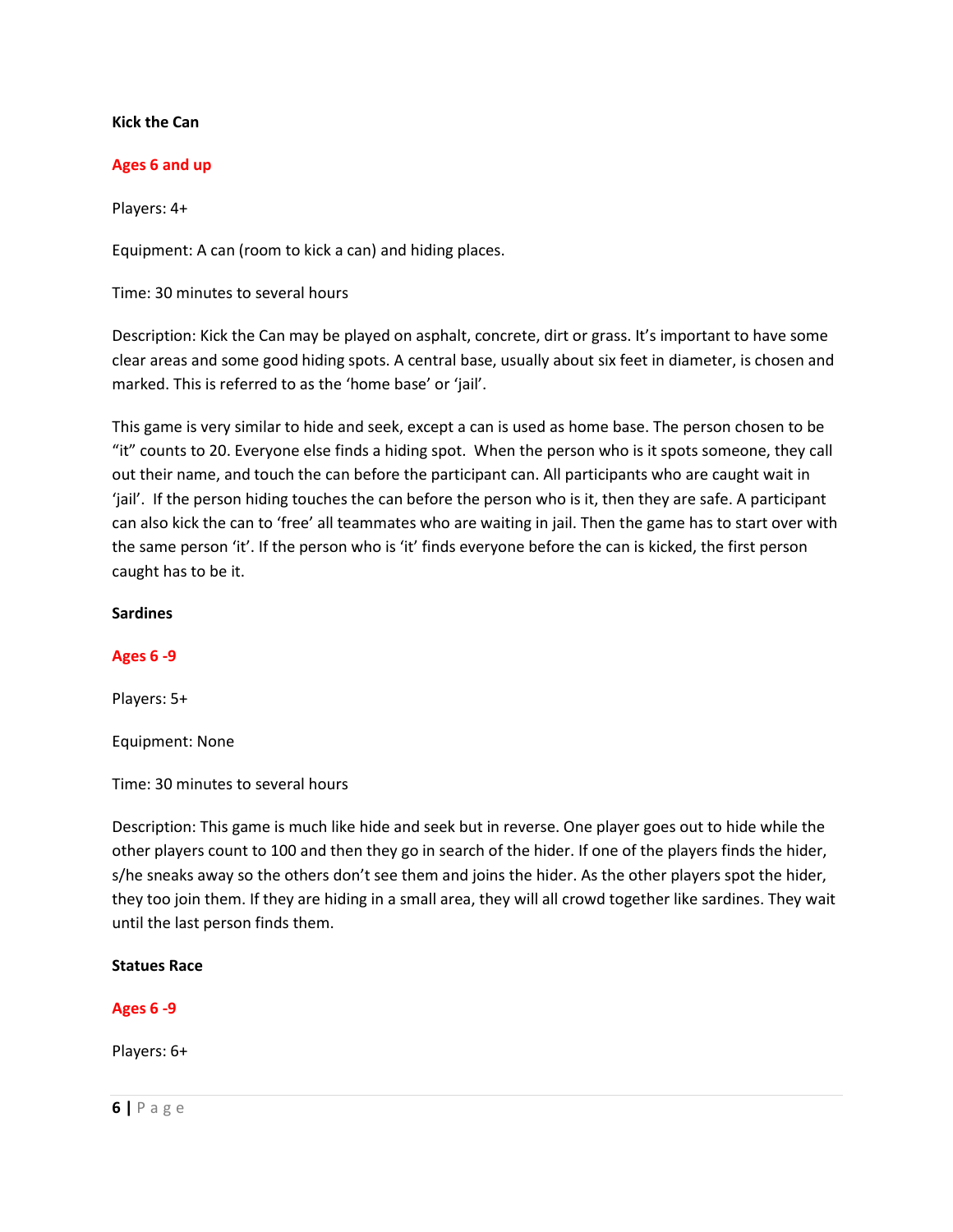Equipment: none

Time: 15 minutes

Description: First, set up a starting line and goal line about 100 yards apart. One of the players acts as the leader. The leader closes his/her eyes and counts to ten out loud. As the leader counts, the other players run towards the goal. At the count of ten everyone must stop running and hold any position they are in when ten was called. These "statues" are usually very peculiar looking. At ten, the leader opens their eyes. If s/he sees anyone move, that player is sent back to the starting line and must begin over again. Everyone else stays as is and the leader repeats the counting and sending back. This continues until one player reaches the goal and becomes the winner.

# **Tag- Everybody's It**

# **Ages 6 -9**

Players: 6+

Equipment: none

Time: 10 minutes

Description: All participants can tag anyone. If you are tagged you must freeze. Anyone can free a tagged person by 'high-fiving' them. Participants choose to either tag people, free people or try a combination of both.

## **Tag-frozen**

# **Ages 6 -9**

Players 8+

Equipment: none

Time 10 minutes

Description: Two or more people are 'it'. They try to tag as many as they can. When a player is tagged, she must stand still, but can be thawed if touched by a free player. The object of the game is for the people who are it to freeze the entire group.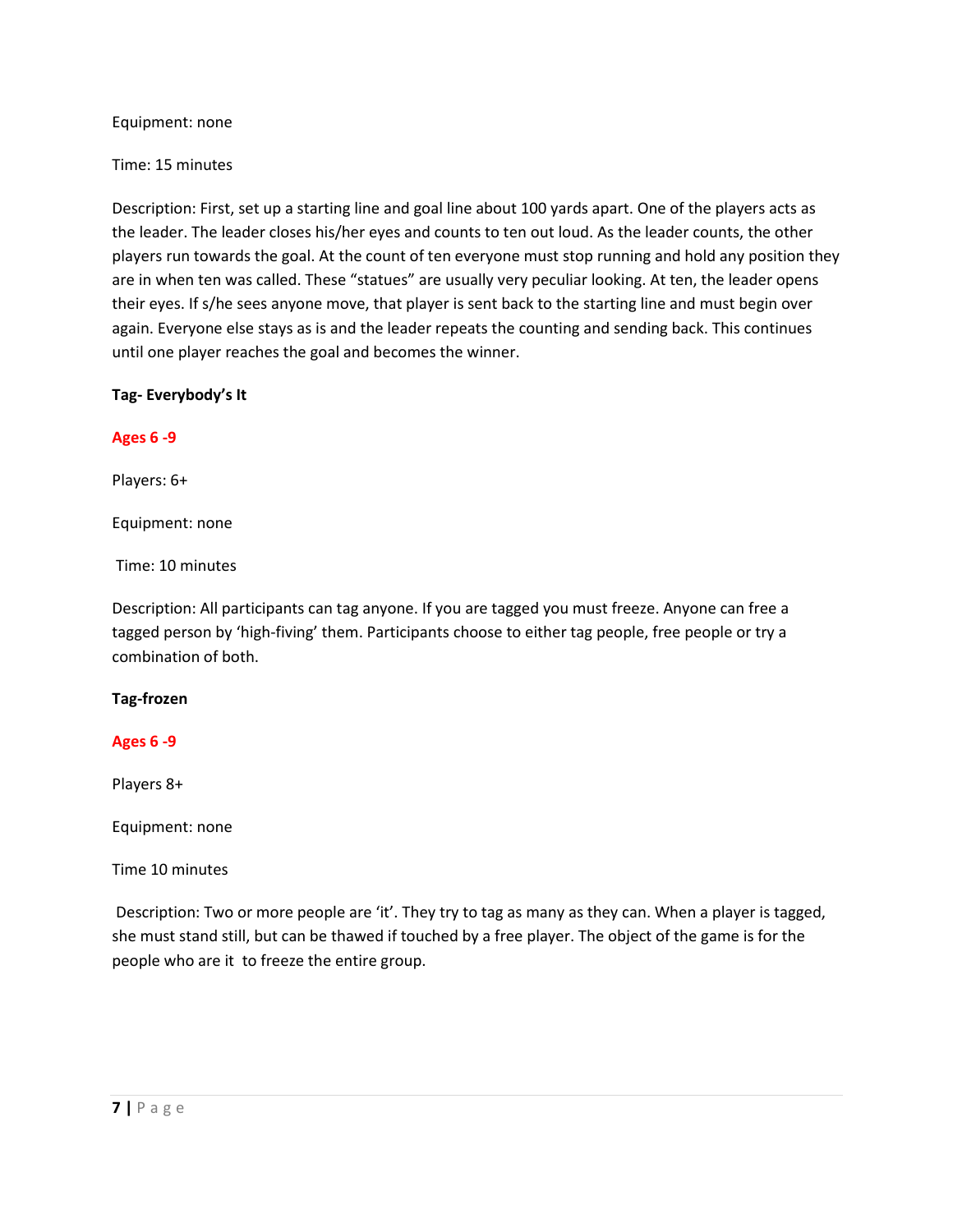## **What Time Is It Mr. Wolf?**

# **Ages 6 -9**

Players: 4+

Equipment: none

Time: 15 minutes

Description: All of the children line up behind a leader. The leader pretends to be a wolf leading the little sheep away from home a line placed anywhere on the playground. The children follow the wolf asking, "What time is it Mr. Wolf:" He or she answers giving any time of the day. However, when he says, "Dinner time", the wolf turns and chases the sheep trying to tag them before they can return home. The sheep that are tagged become Mr. Wolf's helpers.

## **Tag-Hook On**

# **Ages 8 and up**

Players: 8+

Equipment: none

Time: 10 minutes

Description: Couples are in a scattered formation and are standing with inside arms linked. There is a runner and the person who is "it". To escape, the runner links arms with one of the partners and the other must run in his/her place.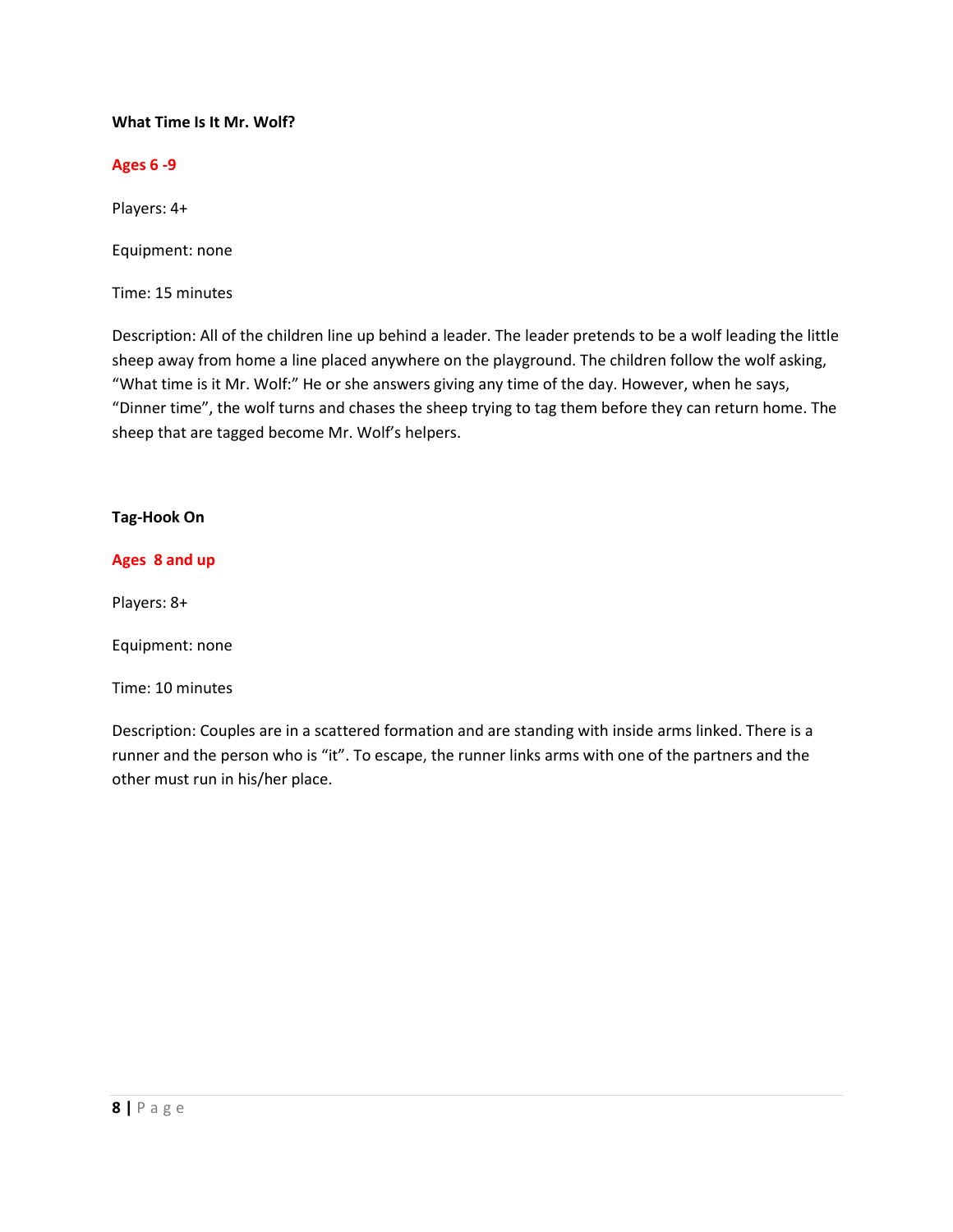### Aerobic Activities

#### Ages 9-14

- Brisk walking/hiking
- Road/ball hockey

Jogging

Cycling

Ice-skating

- Aerobics
- Water aerobics
- Rollerblading
- Swimming

Soccer

- 
- Snowshoeing

Tobogganing

Broomball

Hockey

Canoeing/paddling

### **Traditional Games and Activities of the Ojibway**

### **Wolf Tag, Hunter and Moose Tag**

One child is chosen to be the wolf by drawing sticks. The child who draws the shortest stick becomes the wolf and the rest become caribou. Once the wolf attacks (tagged) a caribou he is considered captured. The game continues until all caribou are caught.

#### **The Arrow game**

Place an arrow about ten to fifteen feet from the players. A simple dowel or stick can be the arrow. Then have them throw two arrows one at a time each to see if they can touch the first. The one who touches it most or gets closest is the winner. Older children can attempt to cross the stick in order to score.

#### **Reverse Ring Toss with Arrow**

Place a wooden or metal "wagon hoop" size hoop on the ground. The player stands about 2.5 to 3 meters from it. The player faces away from the hoop. He then tries to throw sticks (arrows) into the hoop.